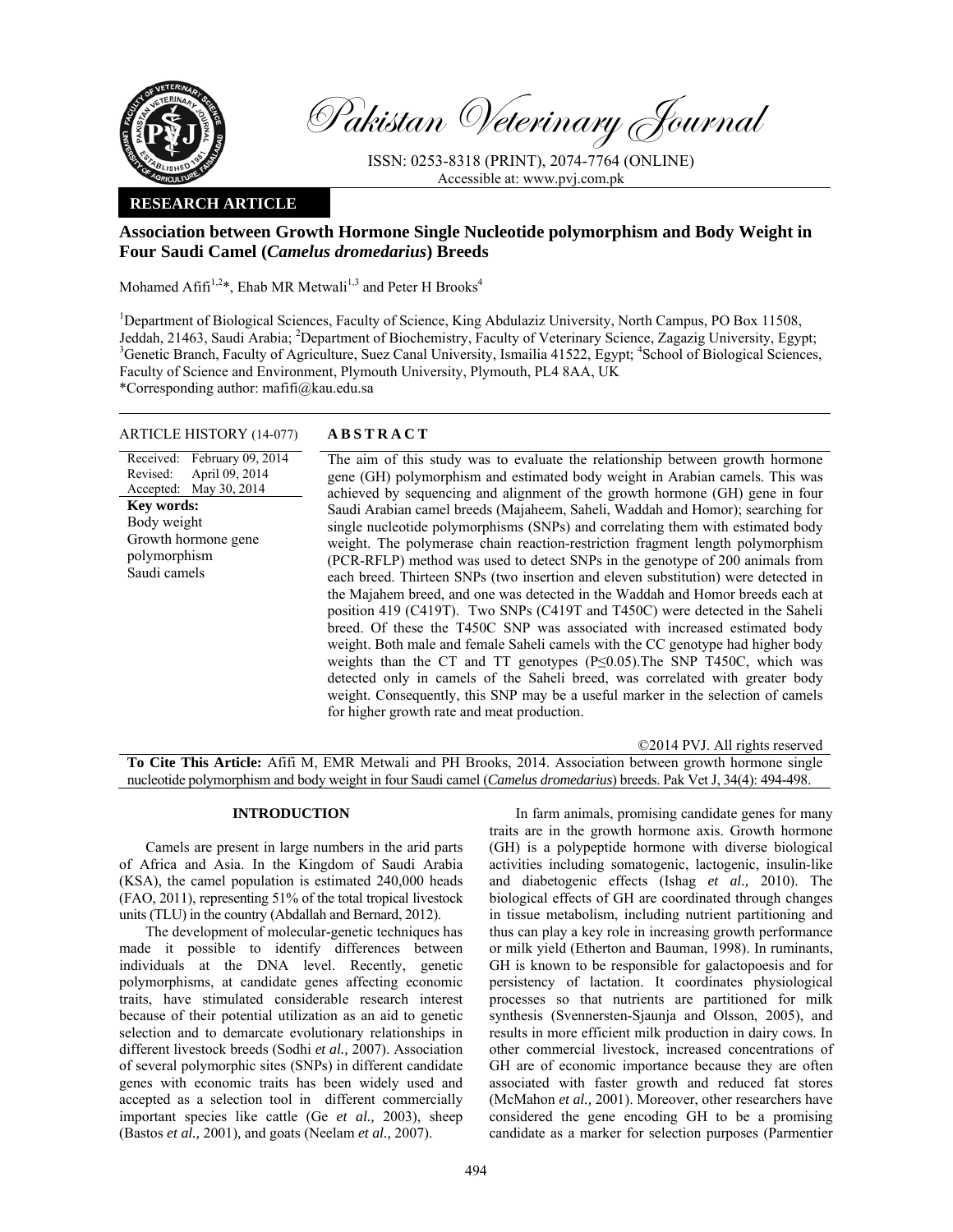*et al.,* 1999). Genetic variation at molecular level is pervasive in all breeding programs and these variants can be a potential marker-gene resource. The use of modern genetic selection programs and the development of new reproductive technologies enable concentration of desirable genes within a breeding population (Croquet *et al.,* 2006). The camel growth hormone gene extends over about 1900bp, and like other mammalian GH genes, it splits into 5 exons and 4 introns (Maniou *et al.,* 2001).

For camels to contribute more to the agricultural economy, it is necessary to select genotypes with high productivity for meat and/or milk. Therefore, the aim of the study reported here was to survey the body weight of four different Saudi Arabian camel breeds and to attempt to determine the genetic relationship between them using molecular genetic markers. The study attempted to determine genetic diversity in the current camel population and to establish, through sequencing the growth hormone gene and detection of SNPs, whether these are genetic markers that could be used for 'marker assisted selection' in future camel breeding programs.

## **MATERIALS AND METHODS**

This study was approved by the Ethical Committee of the King Fahed Centre for Medical Science, King Abdulaziz University, KSA.

**Survey and sample collection:** Ten camel farms in the East Region of KSA were visited over a period of 10 days. At each farm, body measurements were taken on 10 adult female and 10 adult male camels from each of four camel breeds (Majaheem, Saheli, Homor and Wodoh) to estimate body weight using the Schwartz and Dioli (1992) equation, as given below:

 $Y = SH(m)* TG(m)* AG(m)*50$ 

Where:  $Y =$  The weight in kg, SH (m) = The height of the shoulder in meters,  $TG(m) = The chest girth behind the$ chest pad in meters,  $AG$  (m) = The abdominal girth over the highest part of the hump in meters.

Blood samples were taken from 200 individuals of each breed, collected in BD Vacutainer™ plastic tubes (Fisher Scientific, Cat. # 02-689-7, USA) for DNA extraction.

**DNA isolation and PCR amplification:** Genomic DNA isolation from 200 samples from each breed was performed using a blood DNA extraction kit (Qiagen, Cat no. 51104, Germany). The first 781bp of GH gene that resembled exon1 and 2 and intron 1 and 2 from10 samples from each camel breed were amplified using primers that were designed by PRIMER3 software (http://www. genomewi.mit.edu) as per the published camel GH gene sequence (AJ575419) of NCBI database (Maniou *et al.,* 2004). PCR was conducted using PCR master mix (Qiagen, Cat no 201443, Germany). The size and purity of the PCR products were estimated by subjecting samples to 1% agarose gel electrophoresis.

**GH gene sequencing and sequence analysis:** The PCR product was extracted from agarose gel and purified using QIA quick PCR Purification Kit (Qiagen, Cat no 28104, Germany). The purified product was sequenced (10 samples from each breed) in forward direction using sequencing kit (Applied Biosystems, Cat. no 4337455, USA). Results were analyzed with Chromas Pro 1.49 (http:/www.technelysium.com.au) and Blast 2.0 (Altschul *et al.,* 1990) software. The sequences were aligned and the position of the identified SNPs was numbered as per the complete camel reference sequence of accession AJ575419 (Maniou *et al.,* 2004), using Clustal W software (Thompson *et al.,* 1977).

**GH genotype detection:** GH genotyping was performed using PCR-RFLP in 200 samples from each breed. A 508bp fragment encompassing the mutations containing sequence was amplified using specific primers (Ishag *et al.,* 2010). One part of the obtained product was digested with *MspI* restriction endonuclease (Thermo Scientific, Cat. no, ER0541, Wehlistrasse, Austria). The digested fragments were C allele, unrestricted fragment with 508 pb length and T allele that was restricted to 312 and 196 pb length fragments. The other part was digested with *HinP1I* restriction endonuclease (Thermo Scientific, Cat. no, FD0484, Wehlistrasse, Austria). The digested fragments were T allele, unrestricted fragment with 508 bp length and C allele that was restricted to 343 and 165 bp length fragment. The alleles were resolved by electrophoresis then visualized and photographed using Gel Decomentation System (Pharmacia, Biotech, USA).

**Statistical analysis:** Genotype and allele frequencies were determined by gene counting. However the t-test was used to determine differences in gene frequencies between populations. Estimated body weights of the different genotypes were subjected to analysis of variance (ANOVA) using Statistical Analysis Software (SAS, 2000).

#### **RESULTS**

**GH sequencing:** Sequencing of GH in the four different camel breeds revealed the presence of 13 SNPs in Majaheem breed; two insertions and 11 substitution SNPs. The insertion SNPs (G and A) were detected between nucleotide 179 and 180 in exon1. The substitution SNPs included five SNPs occurred in exon 1, four of them transversion (C140T, C141T, C177A, T178A) and one transition mutation (G179A), five transversion mutations in interon 1 (C211G, C217A, T218G, G377C, C419T) and one transition mutation in interon 2 (G615A). In the Saheli breed, there were two transversion SNPs, one of which was present only in this breed at exon 2 at position 450 (T450C) and the other present in all breeds in intron 1 at position 419 (C419T). In the Waddah and Homorbreeds, only one SNP was detected in intron one at position 419 (C419T; Table 1 and Fig. 1).

**GH genotyping and alleles frequencies:** The four selected camel breeds were successfully genotyped using the C419T and T450C SNP. In the first SNP, all camel breeds were found to be carriers of the T allele with an allelic frequency ranging between 0.44 for the Waddah breed and 0.47 for the Majaheem and Homor breeds,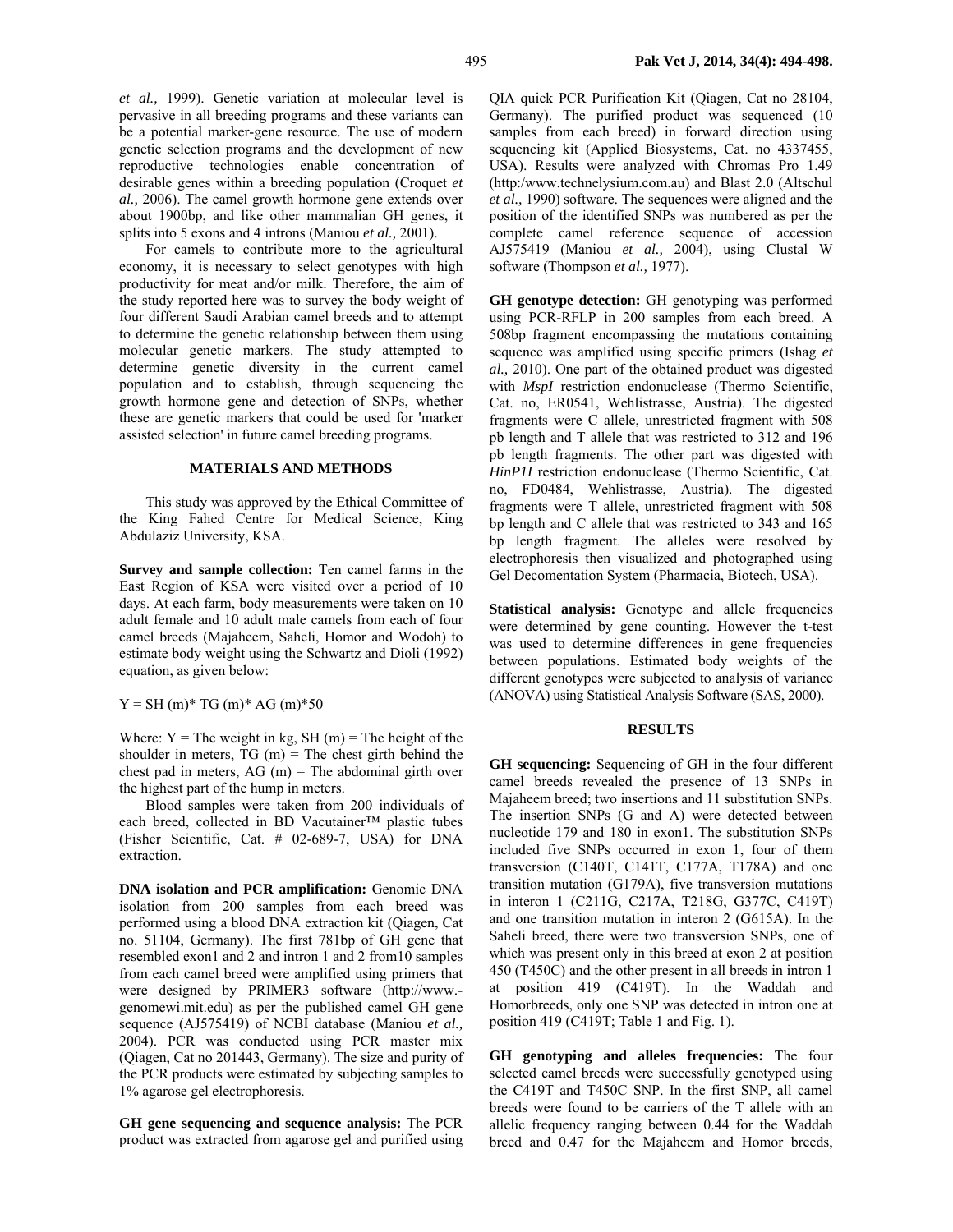| <b>TAAATTATCCATTAGCACAGGCCGGTCAGCGGCCCATGCATAAATGTATA</b> | 50<br>50   |
|-----------------------------------------------------------|------------|
|                                                           | 50         |
|                                                           | 50         |
| GAAAATAAGTGGGGGCAGAGGGAGAGAGAGGAGGCCGGGGCATAAAAAGG        | 100        |
|                                                           | 100<br>100 |
|                                                           | 100        |
| GCCCACCAGGGACCAATTCCAGGATCCCAGGGCCTCGCTCCCCAAACCGC        | 150        |
|                                                           | 150        |
|                                                           | 150        |
| TCAGGGTCCTGTGGACAGCTCACCAGCTG--TGATGGCTGCAGGTAAGTG        | 150<br>198 |
|                                                           | 198        |
|                                                           | 198        |
|                                                           | 200        |
| CCCTAAAATCCCCTTAGGCTTGATGTGTACGGAAGGGTGATGTGGGGGCC        | 248        |
| ___________________________                               | 248<br>248 |
|                                                           | 250        |
|                                                           | 298        |
|                                                           | 298        |
|                                                           | 298        |
|                                                           | 300        |
|                                                           | 348<br>348 |
|                                                           | 348        |
|                                                           | 350        |
| CCCTGGAGCACAGAGAGGGCTGGCAGGAGACGAGGCCTCTGGCTCTCCAG        | 398        |
|                                                           | 398        |
|                                                           | 398<br>400 |
| GCCCCTTCCTCGCTGGCCCTCCGGTTCTCTCTCTAGGCCCTCGGACCTCC        | 448        |
|                                                           | 448        |
|                                                           | 448        |
|                                                           | 450        |
| GTGCTCCTGGCTTTCACCCTGCTCTGCCTGCCCTGGCCTCAGGAGGCGGG        | 498<br>498 |
|                                                           | 498        |
|                                                           | 500        |
| TGCCTTCCCAGCCATGCCTCTCTCCAGCCTGTTTGCCAACGCTGTGCTCC        | 548        |
|                                                           | 548        |
|                                                           | 548        |
| GCGCCCAGCACCTGCACCAGCTGGCTGCTGACACCTACAAAGAGTTTGTA        | 550<br>598 |
|                                                           | 598        |
|                                                           | 598        |
| ------------------------------------                      | 600        |
| AGCTCCTCAGGGATGGGTGCTAGTGGGGGGTGGCAGGAAGGGGTGAACCC        | 648        |
| --------------------------------                          | 648<br>648 |
|                                                           | 650        |
|                                                           |            |

**Fig. 1:** Sequences alignment of Waddah, Homor, Saheli and Majaheem camel growth hormone gene with online *Camelus dromedaries* gene having accession number AJ57541.9

| Table I: Single nucleotide polymorphisms (SNPs) detected by sequencing of some Saudi Arabian camel breeds' growth hormone gene and aligned |  |  |
|--------------------------------------------------------------------------------------------------------------------------------------------|--|--|
| with Camelus dromedarius gene having accession number AJ575419.1                                                                           |  |  |

| Location | Sequence change | Nucleotide position | Name of SNPs         | Deduced AA change        | Camel Breed |    |    |    |
|----------|-----------------|---------------------|----------------------|--------------------------|-------------|----|----|----|
|          |                 |                     |                      |                          |             | M  | W  | н  |
| 5'UTR    | C > T           | 140                 | $C$ <sub>140</sub> T |                          | nd          | D  | nd | nd |
| 5'UTR    | C > T           | 4                   | C[4]T                | $\overline{\phantom{0}}$ | nd          | D  | nd | nd |
| 5'UTR    | C > A           | 177                 | <b>C177A</b>         | $\overline{\phantom{0}}$ | nd          | D  | nd | nd |
| 5'UTR    | T > A           | 178                 | <b>T178A</b>         |                          | nd          | D  | nd | nd |
| 5'UTR    | G > A           | 179                 | G179A                | $\overline{\phantom{0}}$ | nd          | D  | nd | nd |
| 5'UTR    | -/G             | 179-180             | 179G180              | $\overline{\phantom{0}}$ | nd          | D  | nd | nd |
| 5'UTR    | $-/A$           | $179 - 180$         | 179A180              |                          | nd          | D  | nd | nd |
| Intron I | C > G           | 211                 | C2IIG                |                          | nd          | D  | nd | nd |
| Intron I | C > A           | 217                 | C217A                |                          | nd          | D  | nd | nd |
| Intron I | T > G           | 218                 | T218G                |                          | nd          | D  | nd | nd |
| Intron I | G > C           | 377                 | G377C                |                          | nd          | D  | nd | nd |
| Intron I | C > T           | 419                 | C419T                |                          | D           | D  | D  | D  |
| Exon 2   | T > C           | 450                 | T450C                | V9A                      | D           | nd | nd | nd |
| Intron 2 | G > A           | 615                 | G615A                |                          | nd          | D  | nd | nd |

UTR=untranslated region; nd=not detected; D=detected; S=Saheli; M=Majaheem; W=Waddah; H=Homor.

while the highest frequency of the C allele was observed in the Waddah (0.56) and the lowest (0.53) in Majaheem and Homor breeds. The genotype frequency revealed three genotypes, heterozygous (CT) was the same in the Saheli, Majaheem and Homor breeds (0.50) and least frequent (0.49) in the Waddah breed. The homozygote (TT) had the highest genotype frequency (0.22) in the Majaheem and Homor breeds, while the homozygous genotype (CC) was most frequent (0.32) in the Wahhah breed. No significant differences were observed in the genotype and alleles frequencies among camels of four breeds (Table 2).

The other SNP that has been studied is T450C, in which T450 is substituted by C. The T450C SNP was present only in the Saheli breed. All the camel breeds except the Saheli were found to carry only the T allele,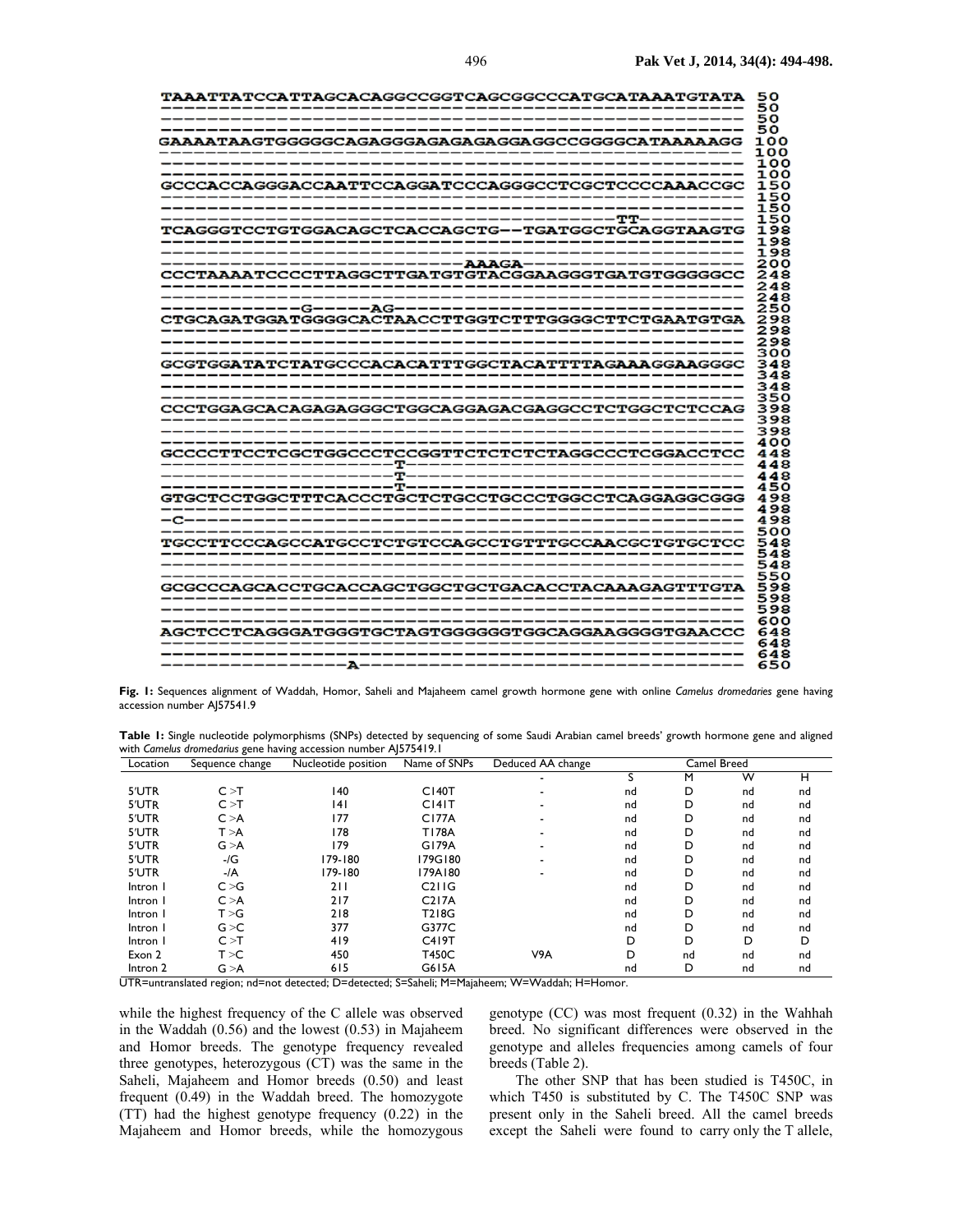**Table 2:** Genotype and allele frequencies of the SNP C419T in growth hormone gene in some Saudi Arabian camel breeds (n = 200 each)

| <b>Breeds</b> |      | Genotypes |      |      | <b>Alleles</b> |
|---------------|------|-----------|------|------|----------------|
|               | тт   |           | CC   |      |                |
| Saheli        | 0.21 | 0.50      | 0.29 | 0.46 | 0.54           |
| Majaheem      | 0.22 | 0.50      | 0.28 | 0.47 | 0.53           |
| Waddah        | 0.19 | 0.49      | 0.32 | 0.44 | 0.56           |
| Homor         | 0.22 | 0.50      | 0.28 | 0.47 | 0.53           |

**Table 3:** Genotype and allele frequencies of the SNP T450C in the growth hormone gene in some Saudi Arabian camel breeds (n = 200 each)

|                                             | Genotypes |                   |      |      | <b>Alleles</b> |  |  |
|---------------------------------------------|-----------|-------------------|------|------|----------------|--|--|
|                                             |           |                   | CС   |      |                |  |  |
| Saheli                                      | 0.04      | 0.32 <sup>7</sup> | 0.64 | 0.80 |                |  |  |
| Majaheem                                    |           |                   |      |      |                |  |  |
| Waddah                                      |           |                   |      |      |                |  |  |
| Homor                                       |           |                   |      |      |                |  |  |
| * Within row differ significantly (P<0.05). |           |                   |      |      |                |  |  |

with an allelic frequency 1, and one genotype (TT) that was manifested by an undigested fragment (508bp) by RFLP. However, the Saheli breed carried both the T and C alleles in an allelic frequency of 0.2 and 0.8 respectively, and three genotypes, the homozygote for the mutant allele (C), heterozygote (CT) and the homozygote (T) allele in frequencies of 0.64, 0.32 and 0.04 respectively (Table 3). The chi-square (χ2) test showed that each breed was in Hardy-Weinberg equilibrium (HWE). Significant difference (P≤0.05) was observed among the genotype and alleles frequencies (Table 3).

**Association analysis:** Associations of different SNPs with the adult camel body weight in different breeds are given in Tables 4 and 5. With respect to the C419T SNP, no significant difference in body weight was found between different genotype variants in any breed (Table 4). With respect to the T450C SNP, males and females of the Saheli breed with the homozygote CC (mutant allele) had the heaviest body weights  $(842\pm16$  and  $644\pm34$  kg; P≤0.05), 19-22% greater than the TT genotype. Individuals with the heterozygote CT had body weights intermediate between the two monozygotes. The body weight for CT and CC genotypes of the other three camel breeds was not recorded because these breeds did not show mutation in T450C, and they do not have CT or CC genotypes (Table 5).

#### **DISCUSSION**

Growth hormone is the major regulator of growth and metabolism in mammals, controlling growth rate, health, milk production, body composition, and aging through modulation of the expression of many genes (Sumantra *et al.,* 1992; Ho and Hoffmann, 1993; Lincoln *et al.,* 1995). The GH gene in mammals has 5 exons and 4 introns (Maniou *et al.,* 2004), of about 1.7 kb in sheep (Byrne *et al.,*1987) and porcine (Vize and Wells, 1987) and 1.9 kb in the camel (Maniou, 2003) and horse (Zhang *et al.,*  2004).

In previous studies on camels, only one SNP was detected at position 419 (C419T) in Sudanese (Ishag *et al.,* 2010), and Pakistani dromedary camels (Shah, 2006) compared with 13 SNPs in the current study. These additional SNPs have not been detected previously in camel GH and are novel to the current study. However, other SNPs in GH have been documented in other species. For example, more than 10 SNPs have been recorded in cattle (Chikuni *et al.,* 1994; Ge *et al.,* 2003*;* Musa, 2007), and seven SNPs in sheep (Bastos *et al.,* 2001). Twenty four and 19 SNPs were detected in *Osmanabadi* and *Sangamneri* goats respectively (Wickramaratne *et al.,* 2010), and 11 SNPs were identified in Iranian Fars native fowl GH (Aminafshar and Fathi, 2012).

The C419T SNP with C to T variation, where a restriction site for *Msp*I provoked by the "C" variant, was used as a special restriction fragment length polymorphism (PCR-RFLP) for genotype screening of the camel breeds studied. In the current study, the frequency of the T allele ranged from (0.44 to 0.47), and the frequency of C allele from 0.53 to 0.56. The genotype frequency revealed three genotypes, heterozygous (CT) was the same in Saheli, Majaheem and Homor breeds (0.50) and least frequent (0.49) in the Waddah breed. The homozygous (TT) had the highest genotype frequency (0.22) in the Majaheem and Homor breeds, while the homozygous genotype (CC) was most frequent (0.32) in the Wahhah breed. This is in line with the findings for Pakistani dromedary camels (Shah, 2006), but in Sudanese camel breeds, the frequency of the T allele in the Bishari and Anafi breeds (0.57 and 0.48) was significantly  $(P<0.05)$  higher than in those of Kenani, Rashaidi, Lahwee and Kabbashi breeds (0.32, 0.33, 0.30 and 0.33, respectively (Ishag *et al.,* 2010).

The other SNP that has been studied is T450C, in which T450 is substituted by C. That mutation was detected only in the Saheli breed. It is located in exon2 changing the code GTG of amino acid valine number 9 to GCG the code of amino acid alanine, this mutation resulted in a restriction site for *HinP1I* provoked by the "C" variant, and was used as special restriction fragment

**Table 4:** Association between genotypes of SNP (C419T) and body weight of adult male and female camels in some Saudi Arabian camel breeds (P>0.05).

| Genotype | Estimated body weight (kg) |            |            |              |              |          |              |              |
|----------|----------------------------|------------|------------|--------------|--------------|----------|--------------|--------------|
|          |                            | Saheli     |            | Maiaheem     |              | Waddah   |              | Homor        |
|          |                            |            |            |              |              |          |              |              |
|          | 790±34                     | $605+25$   | $670+23$   | $571 \pm 09$ | 611±10       | $554+34$ | $633 \pm 18$ | 517±10       |
| тс       | 770±25                     | $590+32$   | $650+30$   | $553 \pm 18$ | $600+34$     | 540±26   | 610±41       | $500 \pm 12$ |
| CC       | 783±36                     | $612 + 26$ | $658 + 24$ | 560±15       | $590 \pm 26$ | $530+31$ | $600 + 35$   | 511±14       |

**Table 5:** Association between genotypes of SNP (T450C) and body weight of adult male and females camel in some Saudi Arabian camel breeds  $E<sub>st</sub>$ imated body weight (kg)

| Genotype | <b>LSUIRATED DOUY WEIGHT (Kg)</b> |                           |         |          |            |       |        |        |
|----------|-----------------------------------|---------------------------|---------|----------|------------|-------|--------|--------|
|          | Saheli                            |                           |         | Maiaheem | Waddah     |       |        | Homor  |
|          |                                   |                           |         |          |            |       |        |        |
|          | $690 + 27$ °                      | 540±34°                   | $659+4$ | 561±16   | $600 + 25$ | 541±2 | 614±26 | 509±22 |
| ◡        | 780±20 <sup>b</sup>               | $600 \pm 32^{b}$          | nd      | nd       | nd         | nd    | nd     | nd     |
| CС       | $842 \pm 16^a$                    | $644 \pm 34$ <sup>a</sup> | nd      | nd       | nd         | nd    | nd     | ng     |

Values with different letters in the same column are significantly different at P≤0.05. nd=not detected.